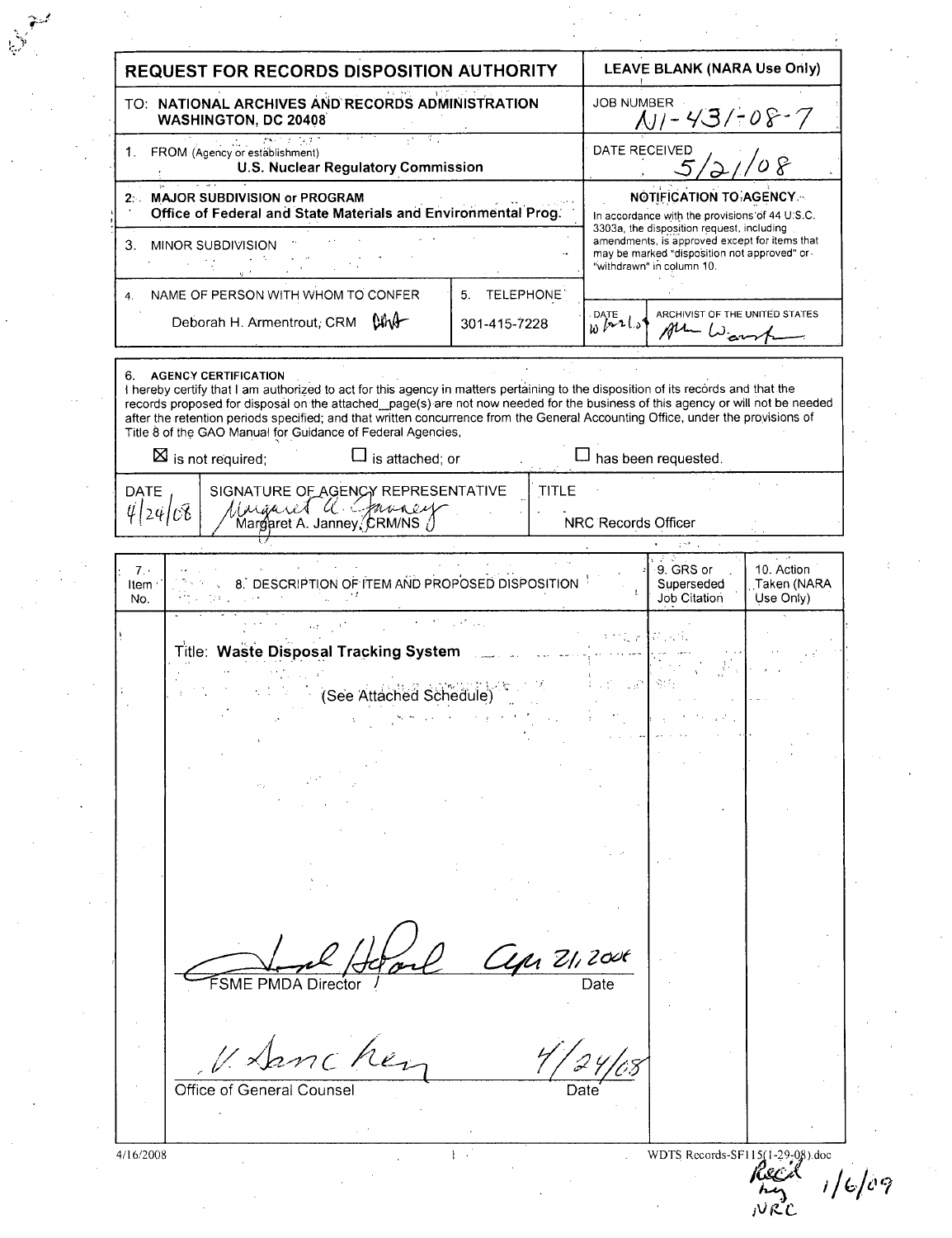# **U. S. Nuclear Regulatory Commission** WASTE **DISPOSAL** TRACKING SYSTEM (WDTS)

## WASTE **DISPOSAL** TRACKING SYSTEM (WDTS)

The WDTS is a web-based system used to centrally publish and manage information about requests from licensees for authorization to dispose of low level nuclear wastes. WDTS is an internal NRC tool developed to assist in managing the authorizations for low level radioactive waste disposal (LLRW) and trending the disposal approvals.

### / Inputs/Source Documents

The information is entered manually from copies of the LLRW disposal requests supplied to NRC/FSME/ Division of Waste Management and Environmental Protection (DWMEP). The record copy is forwarded to the NRC Document Processing Center for entry into ADAMS or other approved record keeping system as a Permanent record [NUREG 0910, Part .17, Item 5, (NCI-431-83-3, Item 1 and Nl-431-00-13, Item **5)].**

**Disposition: TEMPORARY.** Cut off the LLRW disposal request copies used to provide input to WDTS after data entry and verification. Destroy the application copies and approvals at cut off, and when no longer required for business purposes. **GRS**  $20/20(4)$ 

### j. 2) Master File

The detailed information within WDTS consists of:

- Applicant Information (Name, Street Address, City, State, License Number and Docket Number)
- NRC Program Information (NRC Lead Office, Lead Reviewer, Date Completed, Notes)
- \* Disposal Information (Date Request Received, ADAMS Number, Waste Type, Radionuclide(s) & Activity, Disposal Method, Total Activity, Concentration, Receiving Company and Location)
- Request Status (Pending/Approved/Denied)

Disposition: TEMPORARY. Cut off the disposal data when the disposal is completed. Destroy or delete the disposal data twenty  $(20)$  years after cut off,

## **>3<** Outputs

#### Adhoc System Reports

Reports created from the information in WDTS are used for the administration of the low level radioactive waste disposal program. Typical reports may include listings of 'volumes of radionuclides disposed.

**Disposition: TEMPORARY.** Cut off and destroy when no longer required for business purposes. **aRs ao/l&**